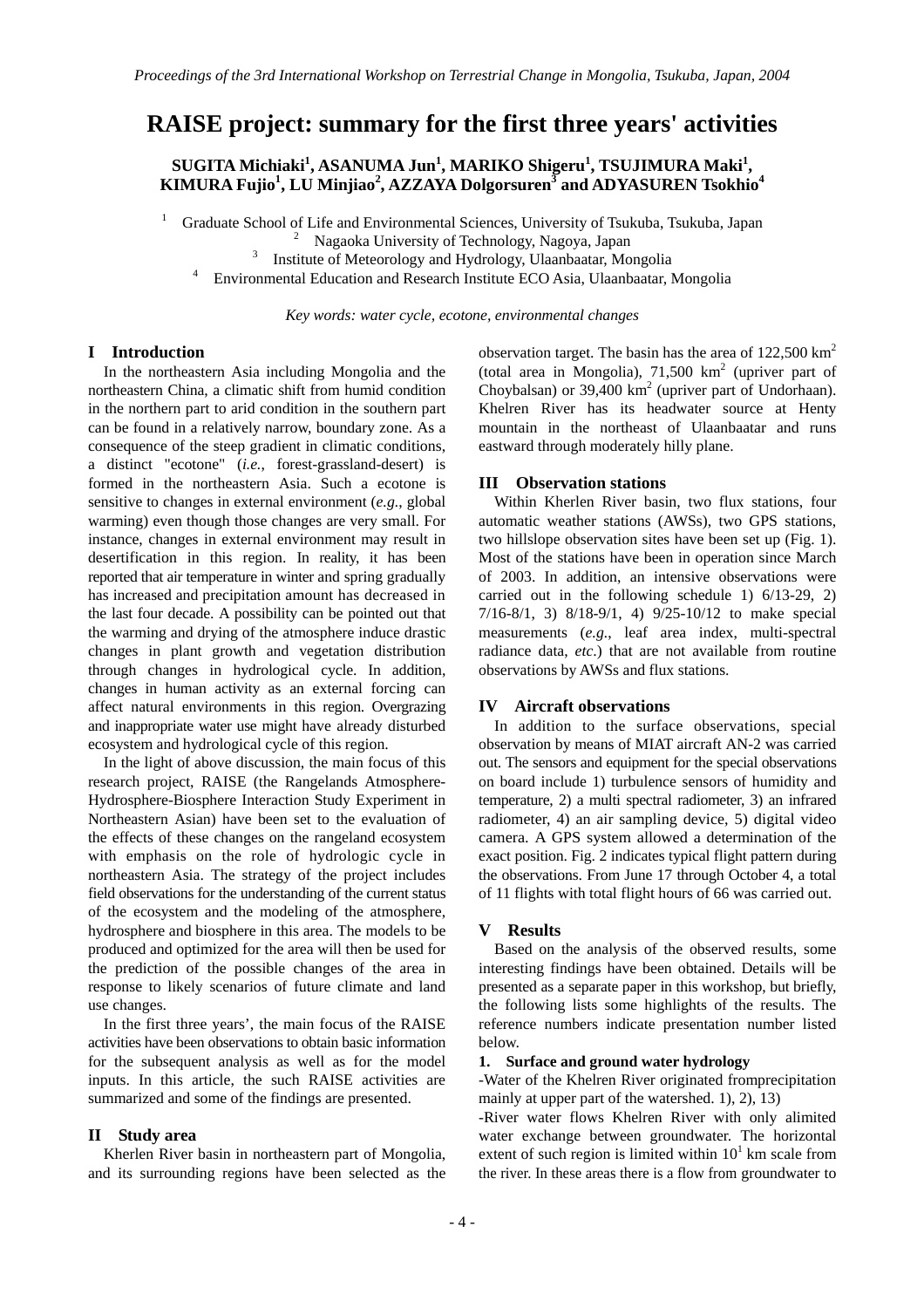river. At the same time river loses water through evaporation. Net result is more or less same discharge from upper stream to downstream. 1), 10)

- Shallow groundwater is mostly circulated within a relatively small local watershed. As a result, continued aridity and/or extensive use of well water would result in loss of well water. 1), 2), 13)

- Watershed under grazing pressure produced more sediment output as a result of active erosion. 9)



**Fig. 1 Observation stations in upper Kherlen River basin. Triangles denote flux stations, rectangular AWSs, small circles hillslope observation sites, larger circle the GPS station.** 

**JGH: Jargalthaan, BNR: Baganuur, KBU: Khereen Bayan-Ulaan, UDH: Underhaan, DRN: Darhan.** 



**Fig. 2 Flight pattern by AN-2 aircraft.** 

## **2. Atmosphere-surface interaction**

-There is a distinctive difference of the interactionfeatures between the larch forest in upper watershed and the steppe grassland, although the general seasonal trend is essentially the same with active fluxes observed in vegetation season and dormant flux rest of the seasons. 20) -In general fluxes are larger in forested area, withannual evaporation 225 mm in forest and 163 mm in grassland. Similarly,  $CO_2$  fluxes amount to 164  $g/m^2$  at forest and 40  $g/m^2$  at grassland. 1), 20)

-At forest evaporative fluxes are essentiallycontrolled by the amount of foliage. *i.e.*, leaf area index, while in grasslands soil moisture play more dominant role. This is because the LAI of the grass land is generally very small  $(< 1.0$ ) and thus soil evaporation is more important.

- The amount of transpiration that constitute the total evapotranspiration has been determined by means of the Keeling plots as 60-70% at forest while 30-60% at grassland. 14)

- At grassland amount of biomass is highly influenced by grazing activity although the primary factor appears to be precipitation in spring.

- LAI is variable within the watershed both in time and space.

-The area averaged fluxes appear to be able to beestimated by the mixed layer variance method with the data obtained by an aircraft. 5)

- Satellite data together with linear energy balance model produced evaporation map of the watershed. 6), 18)

- Scintillometer produced fluxes averaged around 500 m horizontal scale.

## **3. Soil and plant ecology**

- Difference of the amount of precipitation produced different level of Ca layer within the soil profiles, with deeper level in northern watershed with more precipitation. 15)

- In general surface soil has smaller permeability due to higher solid ratio and smaller amount of C within humus. 15)

-There is a clear difference in the soil profilesbetween natural area and abandoned cultivated area even after some 30 years. 7)

- Protected area of the size of 200 by 170 m yielded different surface features as well as resulting fluxes. After one year, LAI and above-ground biomass become somewhat larger than outside the fence, the amount of litter is clearly different, and the below-ground biomass doe not show significant difference. In the second year, the difference becomes more pronounced with the LAI inside about twice than that outside. As a result, evaporation and sensible heat flux became larger inside. This was not because of net radiation but because of decreased soil heat fluxes. 4)

- The net ecosystem production (NEP) is larger with C3 plants than C4 with clear increase after the rainfall. Diurnally, NEP decreases in the afternoon due to the decrease of the C3 plants NEP. 21)

- Soil respiration depends not only the soil temperature but also soil water content. 21)

# **4. Meteorology and climatology**